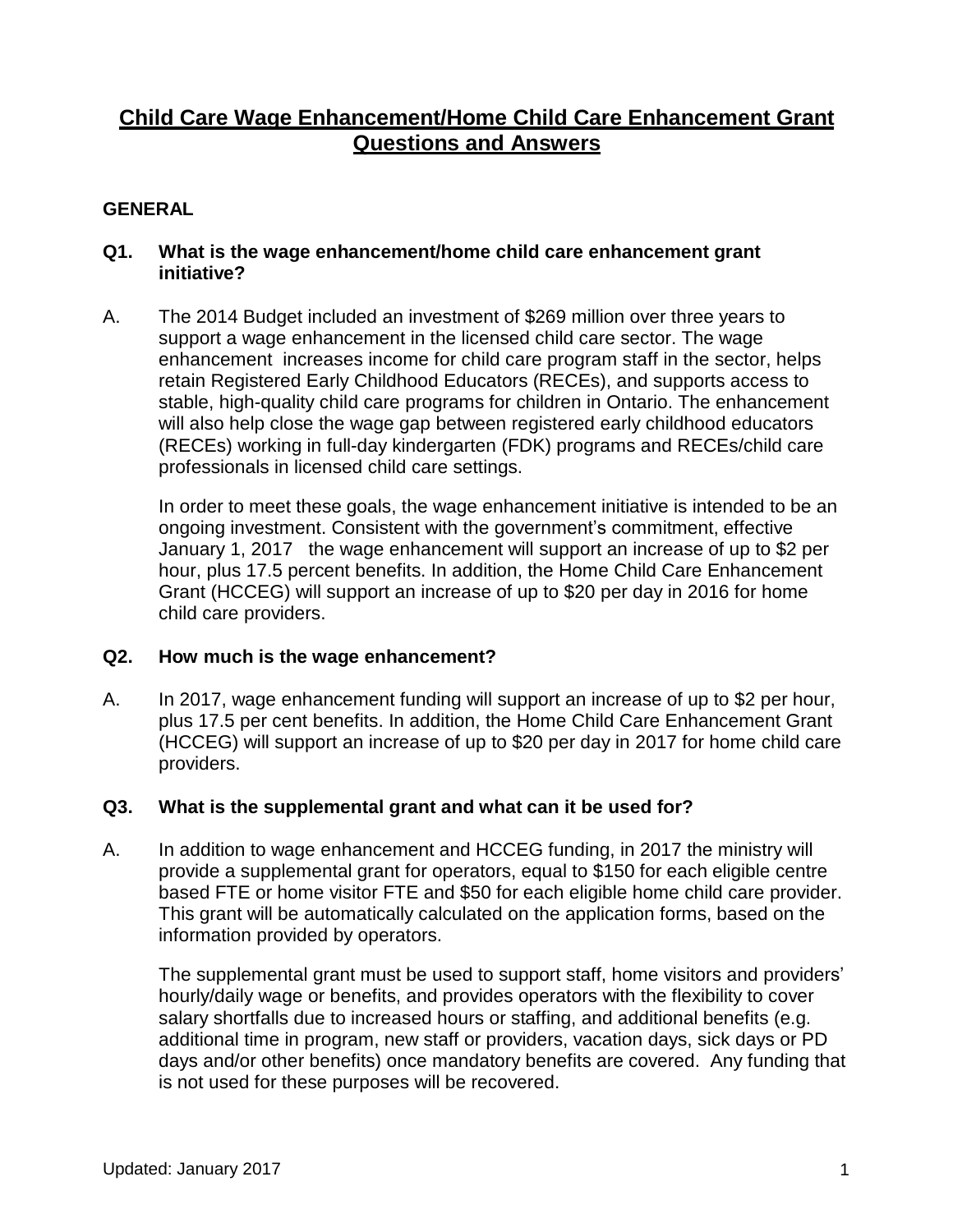# **ELIGIBILITY**

# **Q4. Which child care staff are eligible for wage enhancement funding?**

- A. To be eligible to receive wage enhancement, RECEs, home visitors and other child care program staff must be:
	- Employed in a licensed child care centre or home child care agency, in a position that existed in 2016;
	- Have an associated base wage of less than \$26.68 per hour excluding year one's wage enhancement; and
	- Categorized as a child care supervisor, RECE, home child care visitor, or can be otherwise counted toward adult to child ratios under the *Child Care and Early Years Act, 2014* (CCEYA).

Supplementary program staff positions that are in place to maintain lower adultchild ratios than required under the CCEYA are also eligible for wage enhancement.

# **Q5. What are the HCCEG eligibility requirements for home child care providers?**

A. In order to be eligible to receive HCCEG, home child care providers must:

- Hold a contract with a licensed home child care agency; and
- Provide services to one child or more (excluding provider's own children).

To be eligible to receive the **full HCCEG of \$20 per day**, home child care providers must:

- Provide on average **full-time services** (6 hours or more hours); and
- Receive less than \$266.80 per day in base fees excluding the previous year's HCCEG.

Home child care providers are eligible for a partial HCCEG of \$10 per day if on average they provide **part-time services** (less than 6 hours) and receive less than \$160.08 per day in base fees excluding the previous year's HCCEG.

If at any point a home child care provider stops serving children or earns more than the cap, the home child care agency must terminate the transfer of HCCEG funds to the provider.

### **Q6. Are non-program staff (e.g. cook, custodial staff, and administrator) eligible for wage enhancement?**

A. Non-program staff positions may be eligible for wage enhancement funding where at least 25 per cent of the non-program staff position is used to support CCEYA ratio requirements. In these instances, the enhancement will be provided for the time in program.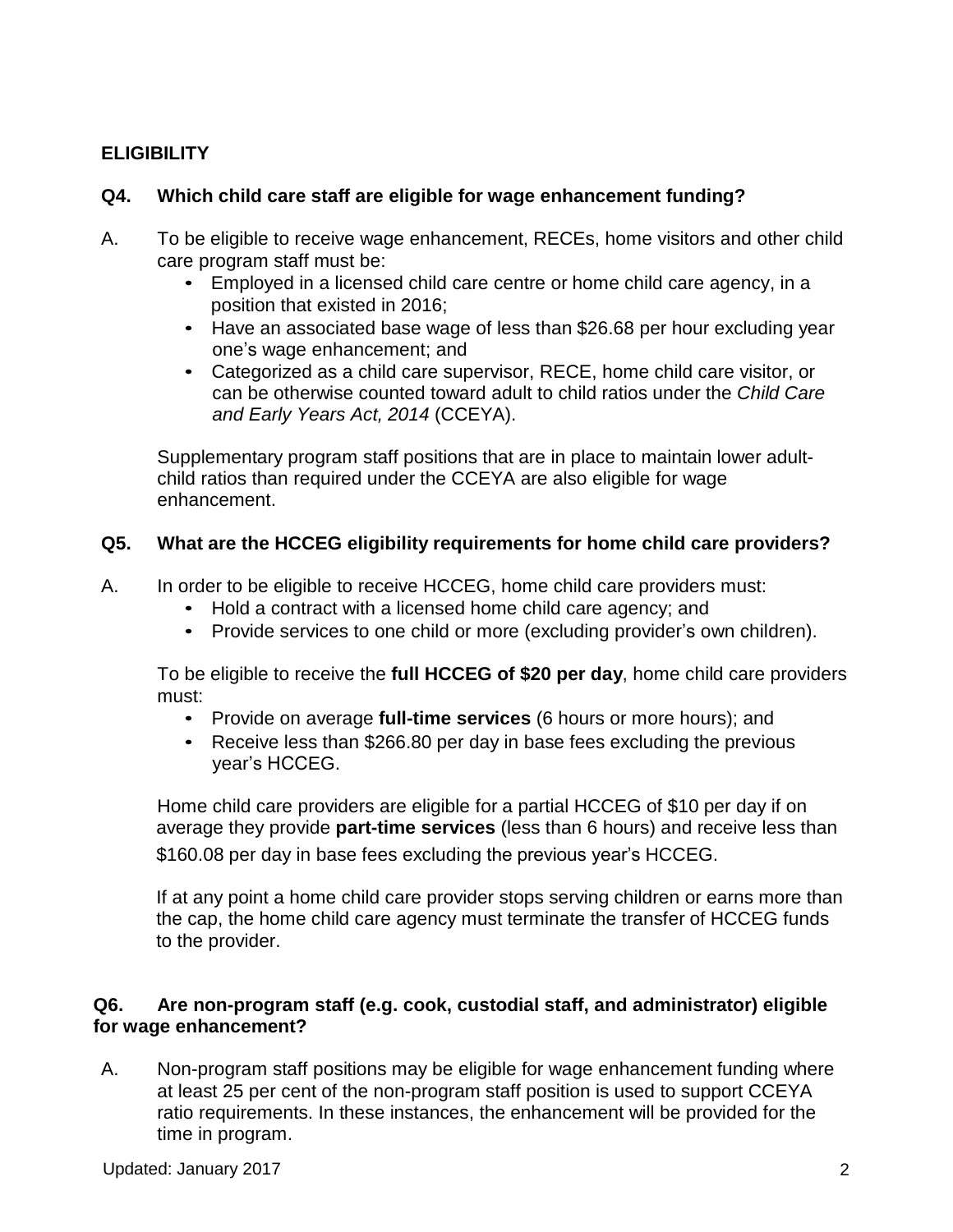### **Q7. Are Resource Teachers/consultants or supplemental staff employed to support the integration of children with special needs eligible for wage enhancement funding?**

A. Resource Teachers/consultants or staff employed to support the integration of children with special needs are not eligible for wage enhancement funding as their positions may not be counted toward the required ratio of employees to children in regulated child care programs. In addition, Resource Teachers/consultants are typically hired through an agency and are not employed directly by licensed child care programs, and therefore are not eligible for wage enhancement.

The only exception to this provision is if the position is employed by a licensed child care program and at least 25 per cent of the position is used to support ratio requirements. In this case, the staff could be eligible for wage enhancement for the hours worked in the child care program supporting ratio.

### **Q8. Will wage enhancement funding be available to RECEs and other program staff employed by family support programs?**

A. Wage enhancement funding is only available to child care professionals employed in licensed child care programs. At this time, there is no commitment for wage enhancement funding to be extended to staff in family support programs.

### **Q9. What if a Supervisor only spends 25 per cent of their time working directly with children? Does that mean they are only eligible for 25 per cent of the wage enhancement?**

A. Supervisors are required under the CCEYA, and are therefore eligible to receive the wage enhancement for 100 per cent of the time they are working in a licensed child care program, regardless of the amount of time they are working directly with children, provided they earn less than the cap.

### **Q10. Can a child care operator provide wage enhancement/HCCEG to current eligible positions or can it only be provided to eligible positions that existed last year?**

A. In 2017, operators have the flexibility to pay wage enhancement/HCCEG to current eligible positions and providers for their hours or days worked in 2017 using the supplemental grant.

### **Q11. Why is the 2017 wage enhancement/HCCEG based on the hours worked in 2016 positions?**

A. Wage enhancement entitlement for operators is based on the hours worked by eligible positions in the previous year. This funding is then used to pay eligible staff for hours worked in 2017.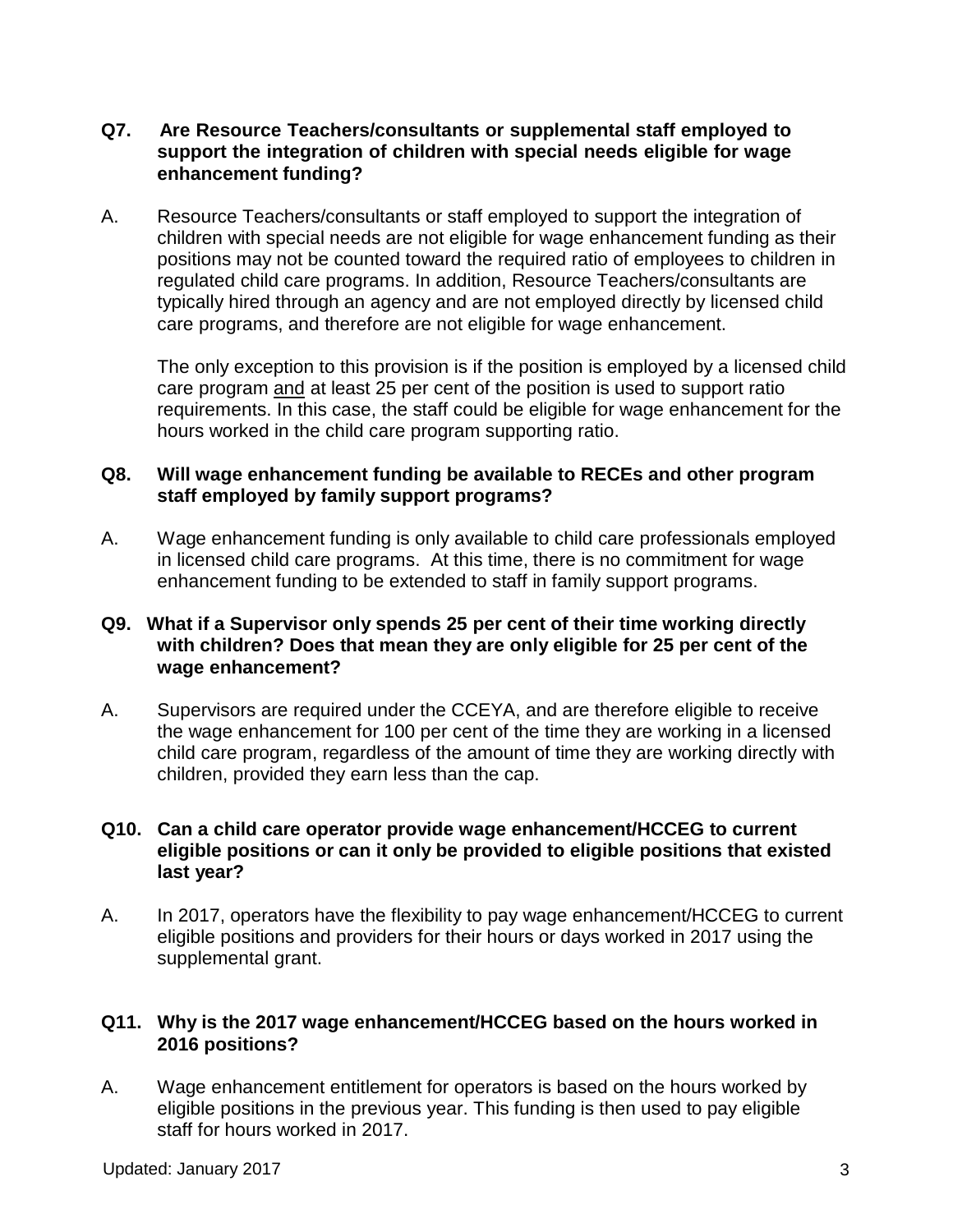The HCCEG entitlement for agencies is based on eligible home child care provider's time in program (part time or full time) and days worked in 2016. This funding is then used to make payments to eligible home child care providers for their time in program in 2017.

Basing the 2017 wage enhancement funding on the hours worked in the previous year will help get the wage enhancement/HCCEG funding to eligible child care professionals sooner.

# **OPERATORS**

### **Q12. Why am I responsible for applying for funding on behalf of my staff?**

A. Applications are used to determine an operator's wage enhancement funding entitlement.

### **Q13. Is funding available to operators to support administration costs associated with implementing the wage enhancement initiative?**

A. The ministry is providing child care service system managers with one-time funding for administration in 2017. This allocation is to be used to fund the administrative effort associated with implementing the enhancement/HCCEG at the CMSM/DSSAB and operator levels.

CMSMs and DSSABs are required to provide a minimum of 10% of their 2017 administration funding allocation to operators to support implementing wage enhancement/HCCEG.

Operators should contact their service system manager for more information on this funding.

### **Q14. Do I need to re-apply for funding every year?**

A. Yes, wage enhancement/HCCEG funding entitlement is allocated to operators based on the hours worked in qualifying positions for the prior year. In the case of home child care providers, the HCCEG entitlement is allocated to home child care agencies based on the actual number of days worked in the prior year. This means that operators will be required to apply for funding every year to update this information.

### **Q15. I am unable to locate the application form. Where can I find it?**

A. Application forms for wage enhancement are posted on your local municipality's website.

### **Q16. I missed the application deadline. Can I request an extension?**

Updated: January 2017 **4 1999 12:30 12:30 12:30 12:30 12:30 12:30 12:30 12:30 12:30 12:30 12:30 12:30 12:30 12:30 12:30 12:30 12:30 12:30 12:40 12:30 12:30 12:30 12:30 12:30 12:30 12:30 12:30 12:30 12:30 12:30 12:30 12:3**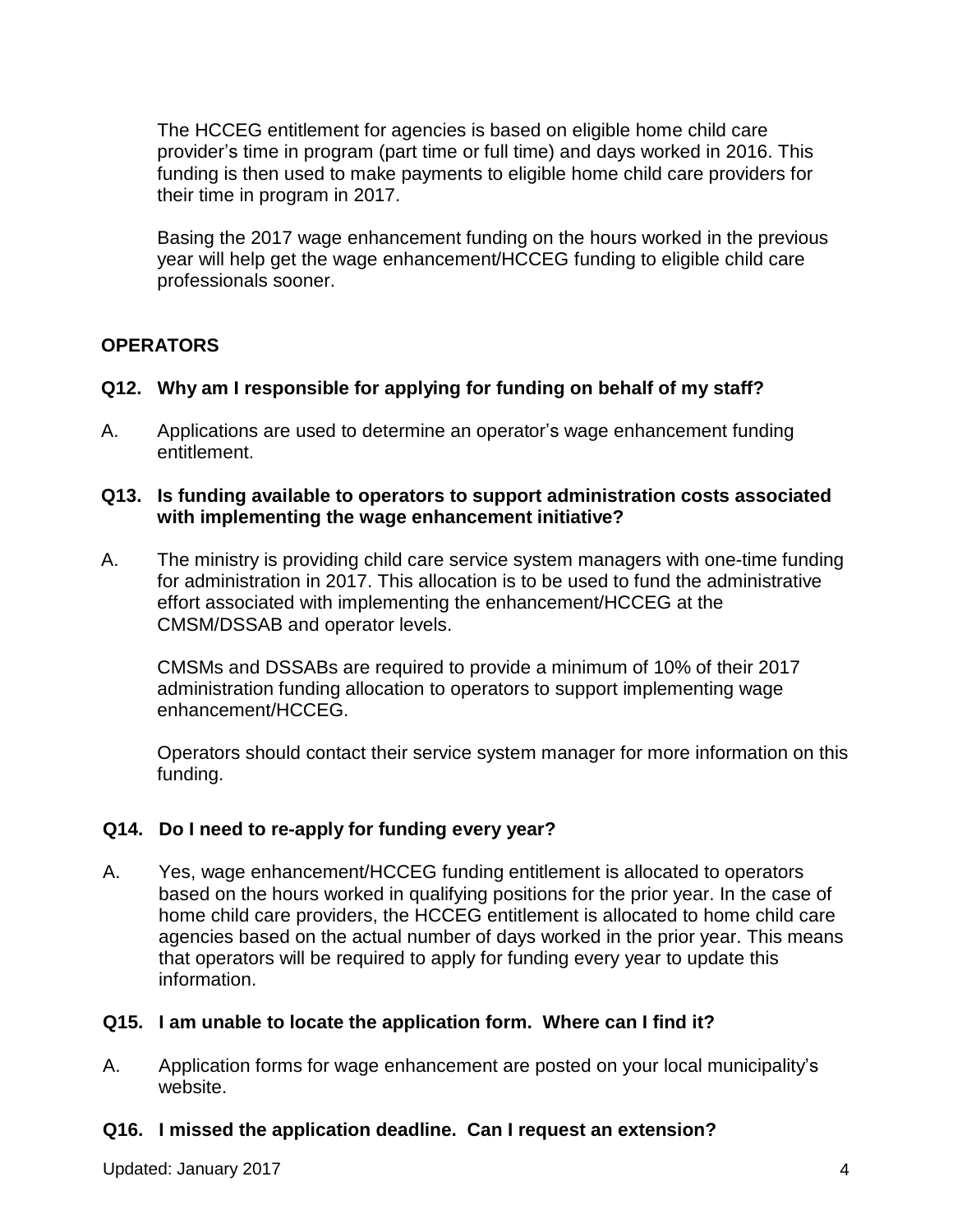A. Unfortunately, there are no extensions for the provision of wage enhancement and HCCEG funding in 2017. However, you can apply for funding in 2018.

### **Q17. I am having difficulty completing the application form. Who can help me?**

A. Please contact your local municipal service system manager for support. Contact information for wage enhancement should be available on the website where you downloaded your application form.

### **Q18. If my licensed child care program opened after January 1, 2016, will my staff still receive a wage enhancement for the full 2017 year?**

A. Yes, the 2017 wage enhancement application form which calculates entitlement takes into account centres and home child care agencies that opened after January 1, 2016 by asking operators to estimate hours to be worked by eligible positions for a full year.

### **Q19. How will CMSMs/DSSABs provide wage enhancement/HCCEG funding to child care operators?**

A. Operators must apply to their local municipal child care service manager by March 31, 2017. The CMSM/DSSAB will review the application form and assess whether the operator qualifies for the wage enhancement or HCCEG.

Child care operators will enter into an agreement with their municipal service system manager for wage enhancement or HCCEG. If an operator has an existing purchase of service agreement, wage enhancement/HCCEG funding can be added to it. As the service system managers for child care, the municipality determines the timing of how funds are flowed to operators under these agreements. However, this timing should allow for operators to include wage enhancement/HCCEG as part of regular payments where possible.

### **Q20. Can the operator/agency decide when to give wage enhancement/HCCEG funding to the eligible staff/providers, for example once a year or quarterly like the old wage subsidy?**

- A. Operators are encouraged to provide wage enhancement/HCCEG on regular pay in 2017. If this is not feasible, they may provide quarterly lump sum payments to eligible staff or providers. Operators must clearly indicate on staff paycheques and home child care provider fee transfers the portion of funding that is being provided through the wage enhancement/HCCEG labeled as follows:
	- Provincial child care wage enhancement
	- Provincial home child care enhancement grant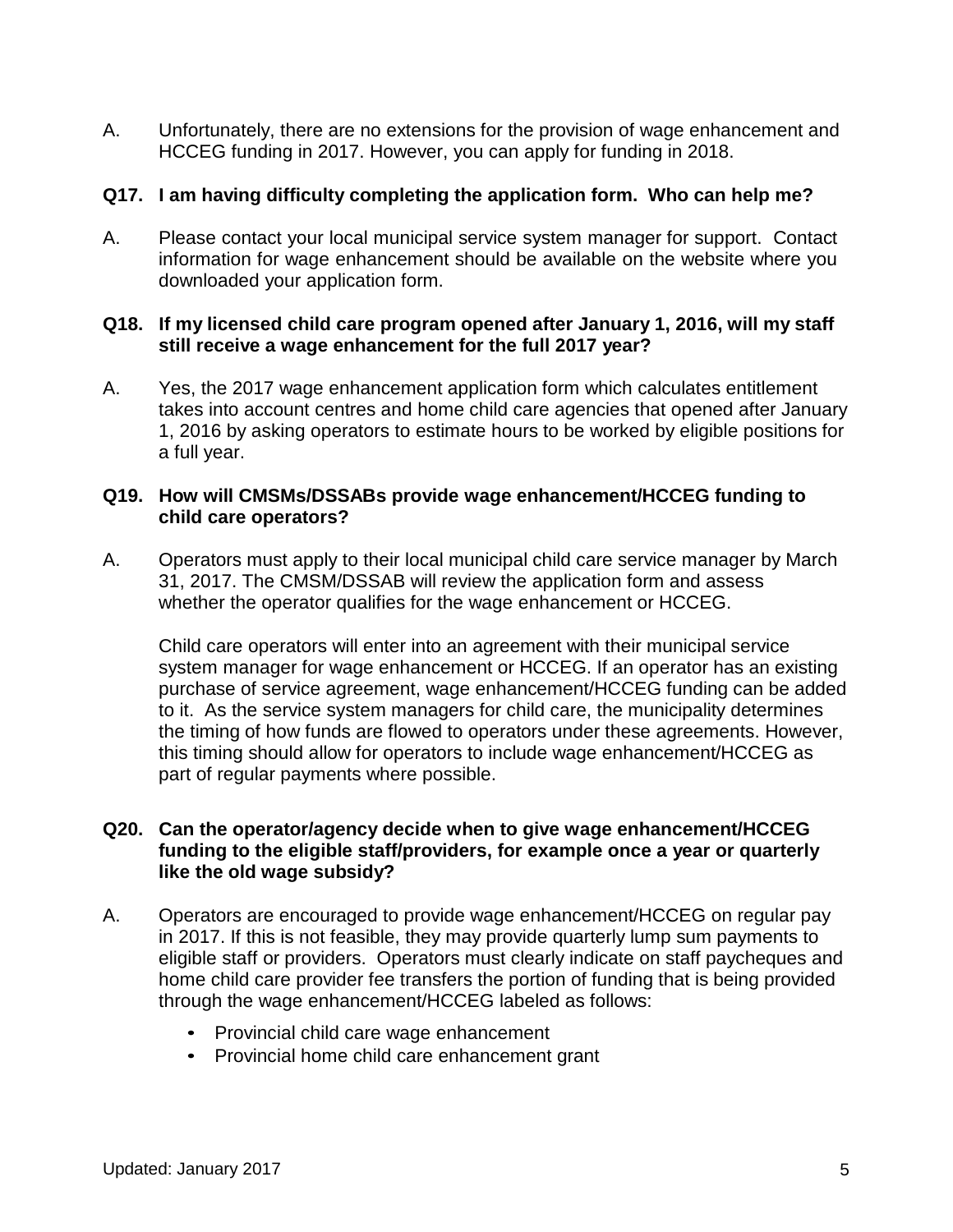### **Q21. What benefits are included as part of the 17.5 per cent for employer- related benefits?**

| <b>Statutory Contributions</b>          | <b>Child Care</b> |
|-----------------------------------------|-------------------|
| Canada Pension Plan (CPP), max \$52,500 | 4.95%             |
| Employment Insurance (EI), max \$48,600 | 2.63%             |
| Workers Safety Insurance Board (WSIB)   | 1.10%             |
| Employer Health Tax (EHT)               | 1.23%             |
| <b>Vacation Pay</b>                     | 4.00%             |
| Public Holiday Pay                      | 3.59%             |
| Total                                   | 17.50%            |

A. The following is a breakdown of the statutory benefits included in the 17.5%:

#### **Q22. My centre provides benefits at a rate higher than 17.5 percent. If I apply for the wage enhancement funding am I taking on a financial pressure for the benefits I provide over 17.5 per cent? Is there additional funding to support this cost?**

A. In 2017, operators will be provided with a supplemental grant to support shortfalls related to wage enhancement. The funding can be used to provide wage enhancement for additional days/hours worked, sick time, off site professional development days, and/or additional benefits.

### **Q23. As a child care operator, what impact does wage enhancement have on my historical Pay Equity obligations?**

A. Wage enhancement funding must be provided in addition to pay equity payments agreed to under the pay equity memorandum of settlement.

### **Q24. Does the wage enhancement funding replace the funding that my program receives from the municipality to support the payment for staff wages higher than minimum wage (e.g. general operating grant)?**

A. No, wage enhancement funding is a separate investment and will be provided in addition to other funding sources, where applicable.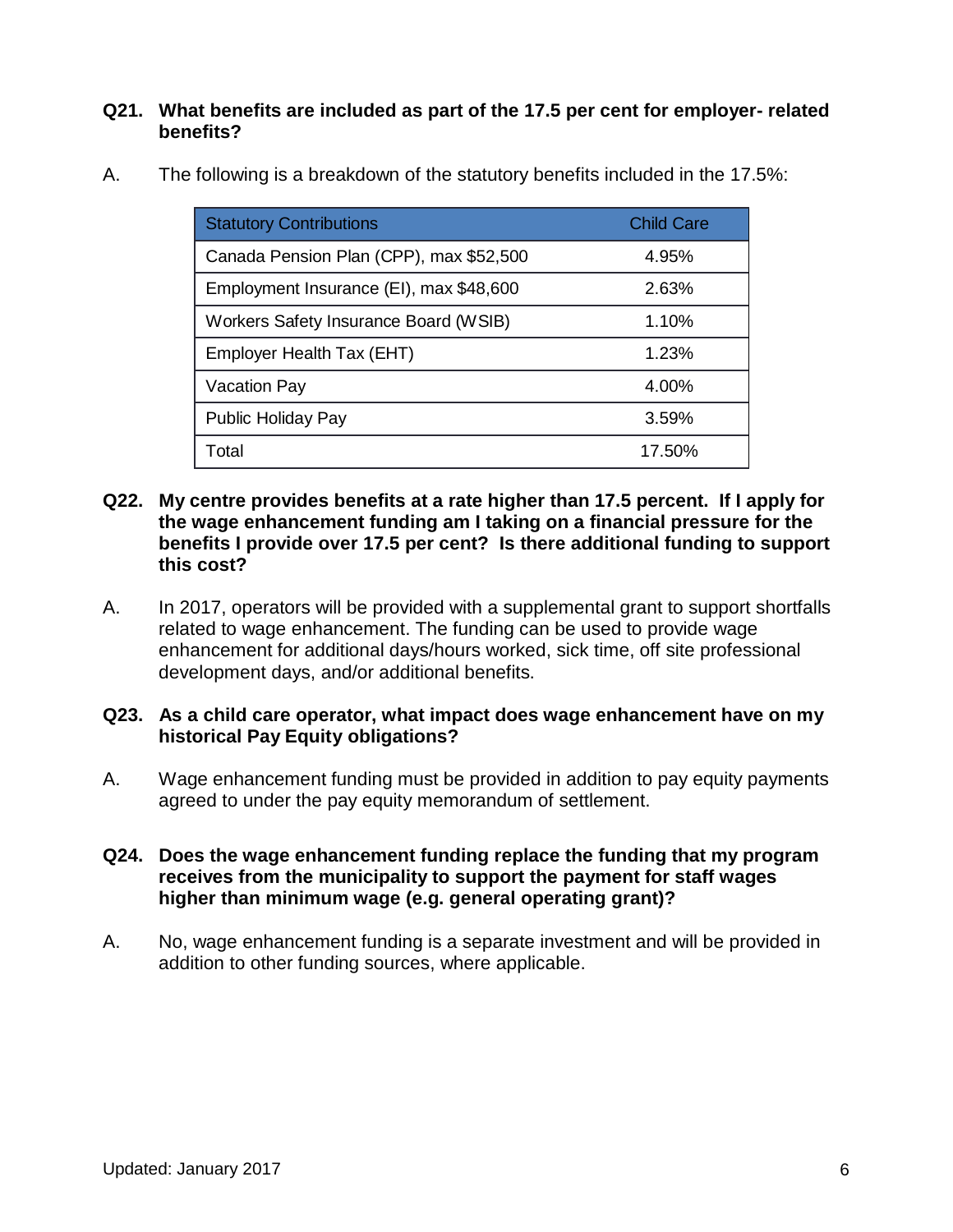#### **Q25. What if an operator closes during 2017, will the staff or home child care providers receive wage enhancement/HCCEG payments?**

A. The ministry outlines wage enhancement accountability measures in the Ontario Child Care and Family Support Program Service Management and Funding Guideline.

If a centre or agency that applied for wage enhancement/HCCEG closes, CMSM/DSSABs are to work with the operator to meet the accountability requirements and support payments to eligible staff and/or home child care providers for hours worked before the closure. Any unused funds would be recovered.

### **FIRST NATIONS**

### **Q26. Are licensed Head Start programs funded through Health Canada eligible for wage enhancement?**

A. Yes, all licensed child care programs are eligible for wage enhancement funding.

### **Q27. How do First Nations apply for wage enhancement funding?**

A. First Nations will receive a wage enhancement allocation as part of their 2017-18 service agreements; application forms will be sent out by the ministry along with the service agreement package. First Nations will be required to submit completed wage enhancement application forms to the Ministry of Education by June 30, 2017.

### **CHILD CARE PROFESSIONALS**

### **Q28. How do I know that my centre/agency will apply?**

A. The Ministry of Education will send a memo to licensed child care operators to notify them of the wage enhancement and HCCEG. The letter will encourage operators to apply to their municipality for funding. You may also wish to contact your CMSM/DSSAB for additional information.

#### **Q29. How do I know that my centre/agency will give me 100 per cent of my wage enhancement/HCCEG?**

- A. Operators must clearly indicate on staff paycheques and home child care provider fee transfers, the portion of funding that is being provided through the wage enhancement/HCCEG, labeled as follows:
	- Provincial child care wage enhancement
	- Provincial home child care enhancement grant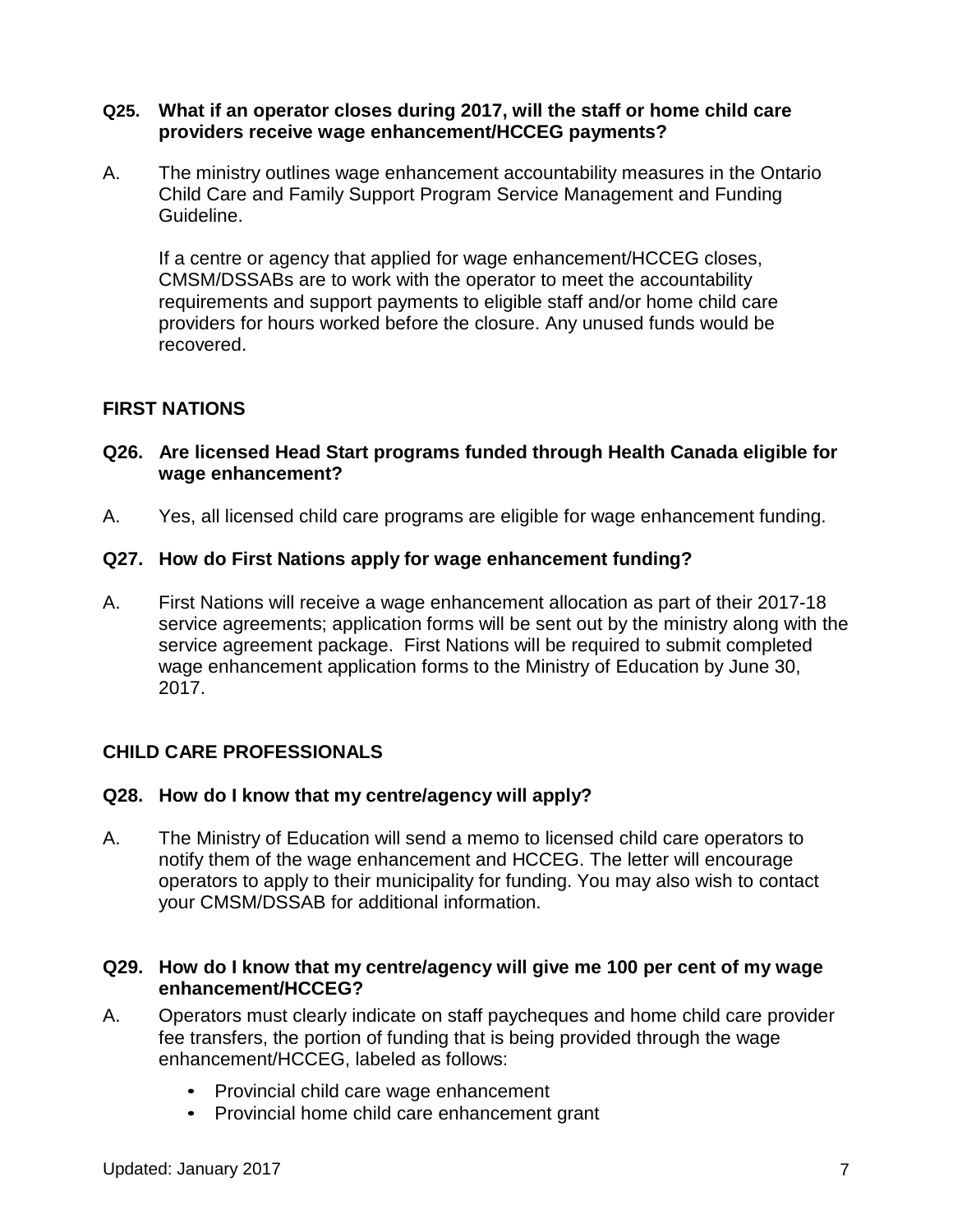Additionally, child care centres and participating home child care agencies are required to attest to their local municipality that they have provided 100 per cent of wage enhancement/HCCEG funding directly to eligible child care staff/home care providers.

Child care professionals should direct any concerns they have regarding an operator's use of wage enhancement/HCCEG funding to their local service system manager.

### **Q30. Who do I contact if I have concerns about this funding such as how it is being used?**

- A. As the service system managers for child care, municipalities will manage public inquiries related to the wage enhancement. Municipalities will post email/telephone contact information for inquiries related to the wage enhancement. Examples of the type of inquiries that might be directed to municipal service managers include:
	- The process for applying for wage enhancement funding;
	- How child care professionals can determine if their operator has applied for funding; and,
	- How child care professionals can report an operator's misuse of funding (e.g. if they have not received their increase).

# **Q31. What happens if my operator does not apply for the funding?**

A. The operator application process will be posted to municipal websites for a minimum of 45 days ending on March 31, 2017. Any operator who has not submitted an application for the wage enhancement or HCCEG by the deadline identified by their municipal child care manager will not be allocated wage enhancement or HCCEG funding in 2017. Operators who miss the application deadline may apply for wage enhancement or HCCEG funding in 2018.

Please contact your municipality to determine whether or not your operator has applied for funding.

### **Q32. If the operator of my child care program does not apply for wage enhancement/HCCEG funding, what is my recourse?**

A. To help encourage your operator to apply for wage enhancement/HCCEG, you may wish to gather information on the initiative from your local CMSM or DSSAB's website that will support them in the application process.